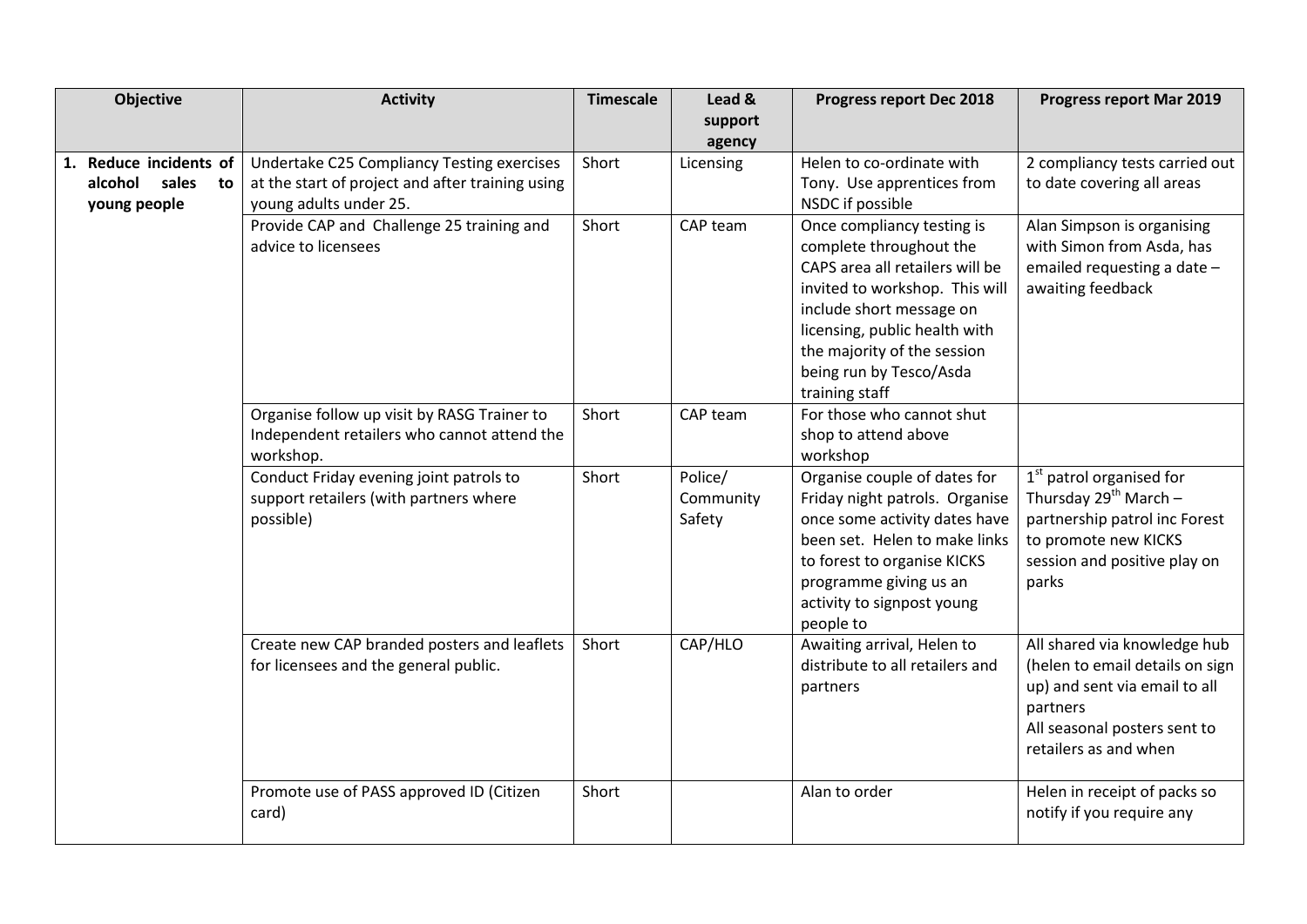|                                               | Create leaflets in relevant languages                                                                                           | Short  | CAP                      | Will action if issue arises                                                                                                                                                                         |                                                                                                                                                                        |
|-----------------------------------------------|---------------------------------------------------------------------------------------------------------------------------------|--------|--------------------------|-----------------------------------------------------------------------------------------------------------------------------------------------------------------------------------------------------|------------------------------------------------------------------------------------------------------------------------------------------------------------------------|
|                                               | Display CAP Stand Up Banner in supermarket<br>entrances.                                                                        | Short  | HLO/Communi<br>ty Safety | Awaiting arrival - Helen to<br>co-ordinate                                                                                                                                                          | 1 currently displayed in Tesco<br>& youth service have the<br>other<br>Looking to circulate so after<br>health event will move them<br>to Asda and Dukeries<br>Academy |
|                                               | Monitor number of complaints received in<br>respect of licensed premises and support<br>partnership activity                    | Medium |                          | Have more access to ASB<br>figures - though across CAPS<br>area there is an issue with the<br>lack of reporting incidents to<br>the police<br>Licensing team receive more<br>ASB & noise complaints |                                                                                                                                                                        |
|                                               | Share information on youth alcohol<br>consumption and hotspots with retailers.                                                  | Short  |                          | After compliancy testing<br>ensure all retailers have<br>enough challenge 25 display<br>information                                                                                                 |                                                                                                                                                                        |
|                                               | Create anonymous tip-off box in schools and<br>youth clubs to pass on any alcohol misuse<br>intelligence to partners            | Medium |                          |                                                                                                                                                                                                     |                                                                                                                                                                        |
| 2. Reduce proxy<br>purchasing and             | Conduct proxy purchasing<br>campaigns/activities on key dates                                                                   | Medium |                          |                                                                                                                                                                                                     |                                                                                                                                                                        |
| general supply of<br>alcohol to under<br>18's | Retailers to be provided with point of<br>contact number and email for the CAP<br>project for reporting alcohol related issues. | Short  |                          | Helen to re-circulate action<br>plan to retailers and ensure<br>they are aware of the process<br>to report incidents to                                                                             |                                                                                                                                                                        |
|                                               | Initiate Proxy Watch and design leaflet to<br>inform people about proxy purchasing.                                             | Long   |                          |                                                                                                                                                                                                     |                                                                                                                                                                        |
|                                               | Conduct intelligence-led surveillance for<br>proxy purchasing and take appropriate<br>action.                                   | Long   |                          |                                                                                                                                                                                                     |                                                                                                                                                                        |
|                                               | School to send text messages or letters<br>home, advising against proxy purchasing.                                             | Medium | Schools/HLO              |                                                                                                                                                                                                     |                                                                                                                                                                        |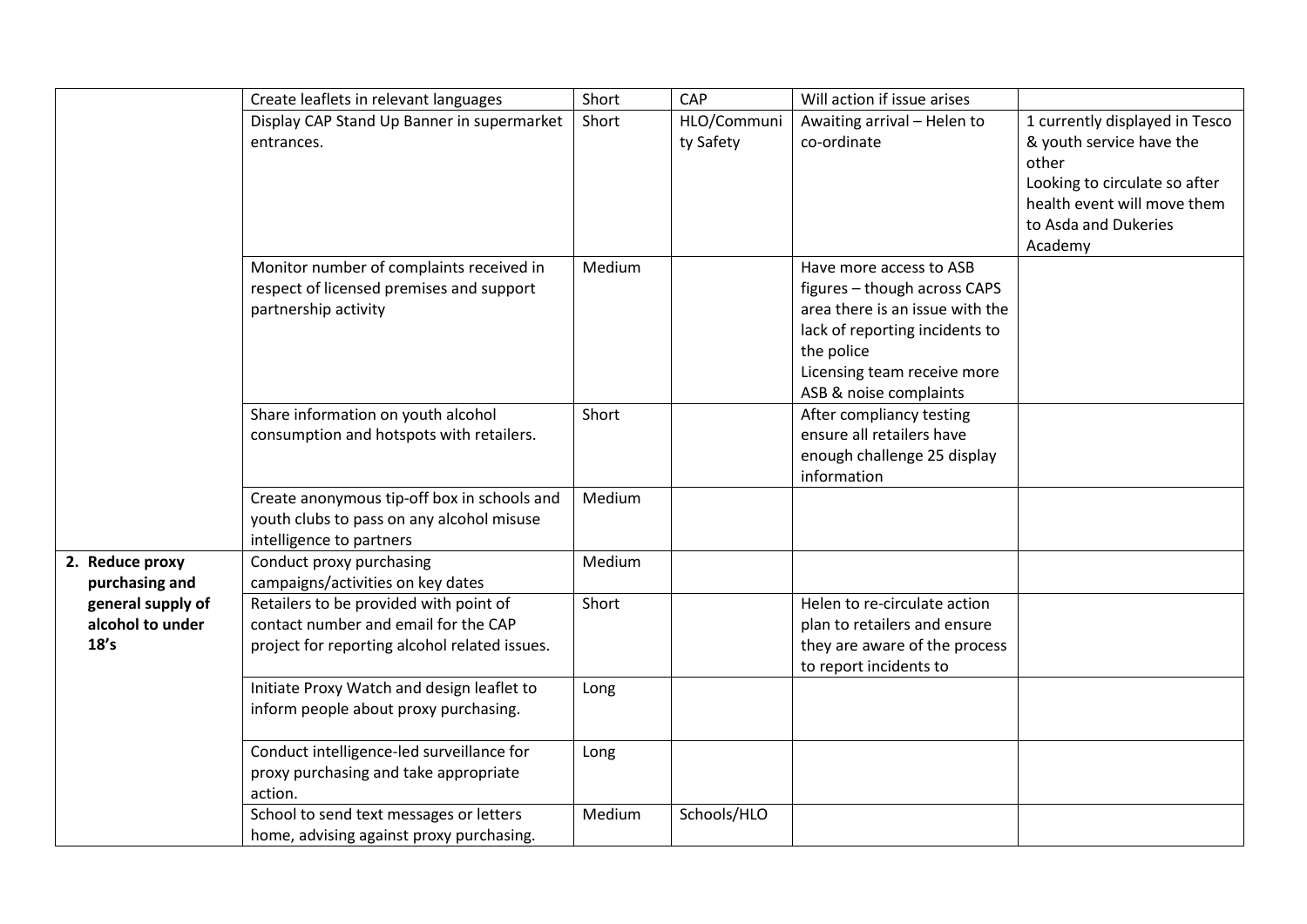|                                       | Consider four pack sales only, in CAP areas,<br>to financially dissuade young people<br>approaching adults to proxy purchase.                                                                                | Long   |                             |                                                                                                                                                                                                                                                                                                                                                                                                            |                                                                                                                                                                                    |
|---------------------------------------|--------------------------------------------------------------------------------------------------------------------------------------------------------------------------------------------------------------|--------|-----------------------------|------------------------------------------------------------------------------------------------------------------------------------------------------------------------------------------------------------------------------------------------------------------------------------------------------------------------------------------------------------------------------------------------------------|------------------------------------------------------------------------------------------------------------------------------------------------------------------------------------|
|                                       | Undertake an educational focused Proxy<br>Purchasing operation whereby supervised<br>young people approach adults near off-<br>licences and ask them to buy alcohol for<br>them. (South Ockendon initiative) | Medium | Police/commu<br>nity safety |                                                                                                                                                                                                                                                                                                                                                                                                            |                                                                                                                                                                                    |
|                                       | Supply parents and wider adults with advice<br>that they can give to their children when<br>they want to go to house parties.                                                                                | Short  | School/HLO                  | Helen to contact Jacqui Ferris<br>in regard of utilising the<br>academies parent mail to<br>share messages around<br>advice for parents/videos etc<br>Helen to work with Fiona to<br>look into creating some<br>parent training around<br>alcohol consumption<br>Alan to resend all videos to<br>Helen<br>Group to ensure we utilise<br>Health for Teens website<br>articles/videos sent through<br>to Ben | Parent education leaflet<br>being developed to be<br>bprinted on back of CAP<br>general leaflet.<br>All info being sent to CCG for<br>display where possible in<br>local surgeries |
|                                       | Send all parents the Drinkaware Parentmail<br>via school                                                                                                                                                     | Short  | School/HLO                  | As above                                                                                                                                                                                                                                                                                                                                                                                                   | Helen to speak to Jacqui                                                                                                                                                           |
|                                       | Consider use of temporary pavement stencils<br>outside off-licences advising against proxy<br>purchase.                                                                                                      | Medium |                             |                                                                                                                                                                                                                                                                                                                                                                                                            | Will be utilised at Health<br>roadshow                                                                                                                                             |
|                                       | Create leaflets in relevant languages<br>regarding Proxy Purchasing.                                                                                                                                         | Long   |                             |                                                                                                                                                                                                                                                                                                                                                                                                            |                                                                                                                                                                                    |
| 3. Develop a<br>responsible retailing | Ensure the sharing of best practice between<br>licensees and agencies                                                                                                                                        | Medium | HLO/Communi<br>ty Safety    |                                                                                                                                                                                                                                                                                                                                                                                                            |                                                                                                                                                                                    |
| ethos and effective<br>partnership    | Provide licensees with CAP materials,<br>Challenge 25 point of sale materials and                                                                                                                            | Short  |                             | Helen to work with Tony to<br>ensure all retailers have                                                                                                                                                                                                                                                                                                                                                    |                                                                                                                                                                                    |
| approach in the CAP<br>area           | <b>Refusals Registers</b>                                                                                                                                                                                    |        |                             | enough resource around<br>challenge 25 campaign                                                                                                                                                                                                                                                                                                                                                            |                                                                                                                                                                                    |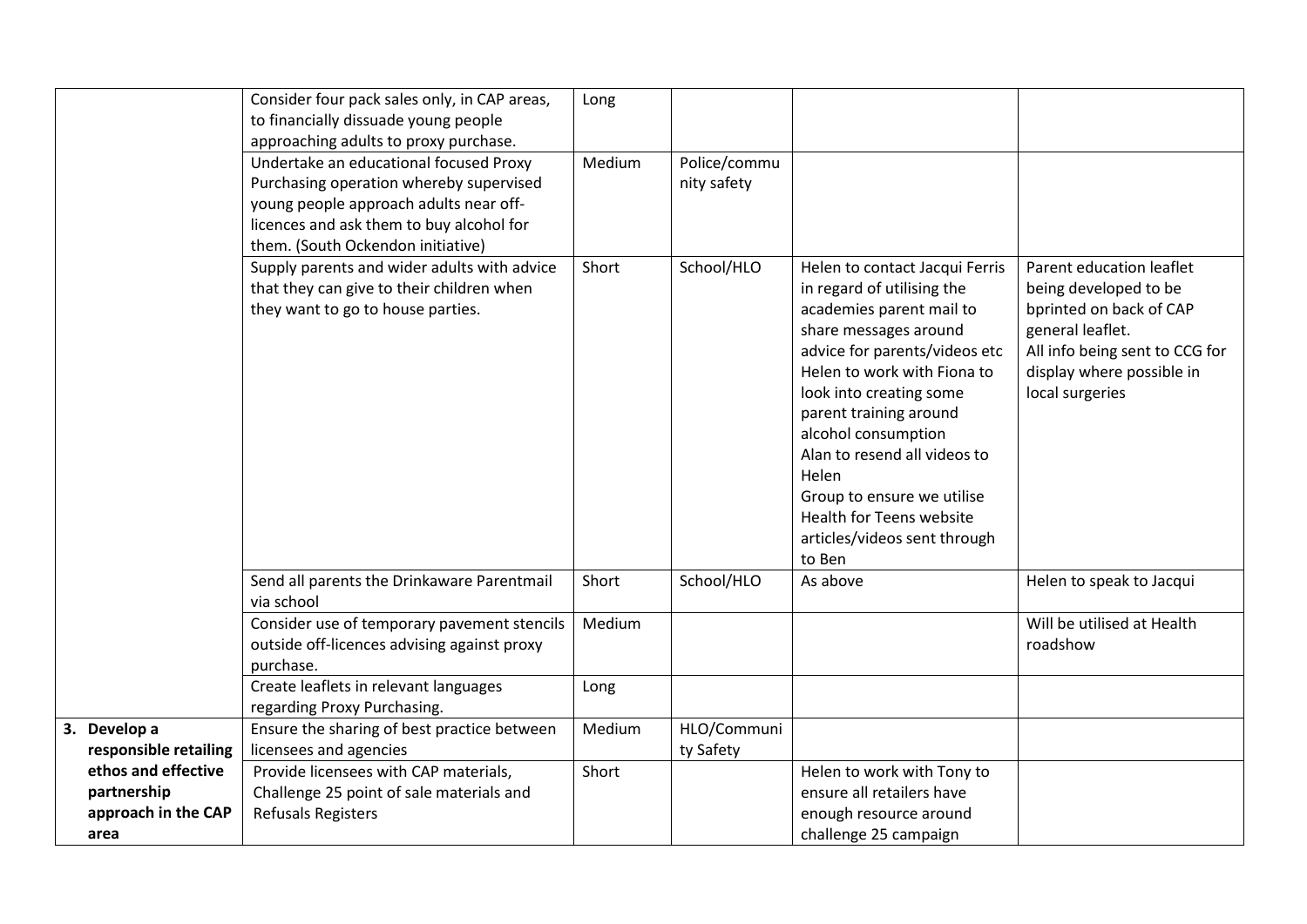|                                                                        | Publicise results of compliancy testing in<br>terms of identifying premises that failed and<br>those that passed.                                           | Medium |         |                                                                                                                                                                                         |                                                                                   |
|------------------------------------------------------------------------|-------------------------------------------------------------------------------------------------------------------------------------------------------------|--------|---------|-----------------------------------------------------------------------------------------------------------------------------------------------------------------------------------------|-----------------------------------------------------------------------------------|
|                                                                        | New licensees to receive CAP advisory visit /<br>offer of training if required.                                                                             | Long   |         |                                                                                                                                                                                         |                                                                                   |
|                                                                        | Involve retailers in CAP initiatives (other<br>than alcohol retailers) whose customers<br>include young people, e.g McDonalds.                              | Long   |         |                                                                                                                                                                                         |                                                                                   |
|                                                                        | Consider development of Shop Watch in the<br>CAP area.                                                                                                      | Long   |         |                                                                                                                                                                                         |                                                                                   |
|                                                                        | Encourage retailers and gain trust to and<br>provide intelligence. This is achieved by<br>PCSOs 'adopting an off-licence' and visiting<br>monthly.          | Short  |         | Police regularly visit retailers                                                                                                                                                        | Linked to licensing                                                               |
|                                                                        | PCSOs to check and sign Refusals Registers<br>on each visit. Any descriptions recorded<br>should be circulated round other retailers.                       | Short  | Police  | Tony to send briefing to<br>Dawn around the refusal<br>register - licensing visits<br>currently annual<br>Police to shadow Tony on<br>next round of visit linked to<br>refusal register |                                                                                   |
|                                                                        | Work with Pub watch to deliver community<br>safety and health messages around alcohol.                                                                      | Medium |         |                                                                                                                                                                                         | Helen providing update to<br>Tony for next meeting<br>Circulate batch of leaflets |
|                                                                        | Consider creating a retailer pyramid<br>communication system or ring-round to pass<br>on useful information about underage<br>drinking or proxy purchasing. | Long   |         |                                                                                                                                                                                         |                                                                                   |
| 4. Reduce anti-social<br>behaviour<br>associated with<br>youth alcohol | Produce baseline statistics for<br>1. Youth Alcohol fuelled ASB,<br>2. Youth ASB<br>3. General ASB                                                          | Short  |         | Create report on figures from<br>Police and community safety<br>team to report back to next<br>meeting                                                                                  |                                                                                   |
| consumption                                                            | Use leisure centre activities to promote<br>healthy living workshops                                                                                        | Medium | A4T/HLO |                                                                                                                                                                                         |                                                                                   |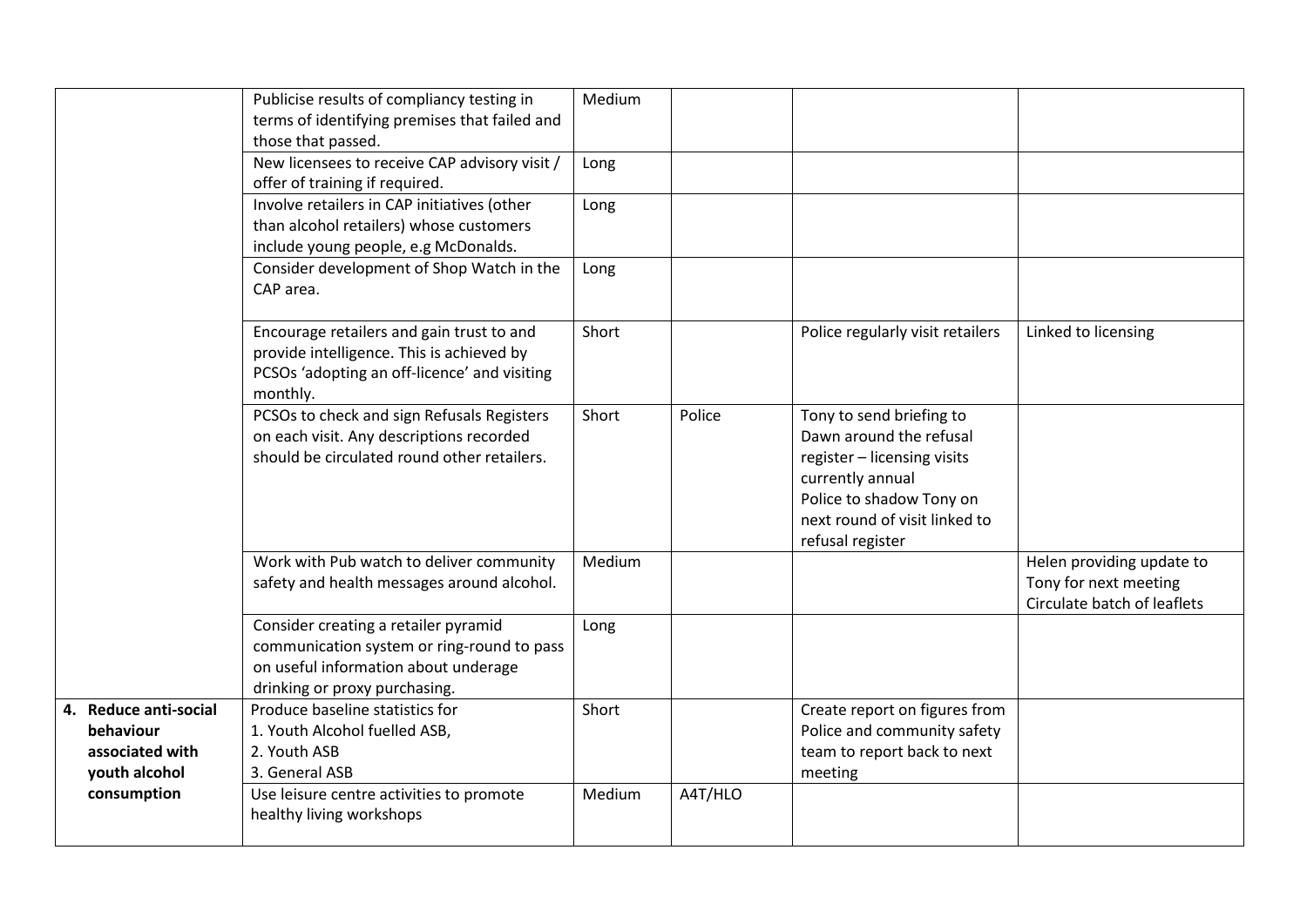| Promote volunteering opportunities to         | Medium | A4T/Youth    | Meetings with Valentine         |                              |
|-----------------------------------------------|--------|--------------|---------------------------------|------------------------------|
| young people to benefit the community         |        | Service      | Marshall at the Young           |                              |
|                                               |        |              | Peoples Centre and Jacqui       |                              |
|                                               |        |              | Ferris of Dukeries Academy to   |                              |
|                                               |        |              | be held in September to         |                              |
|                                               |        |              | discuss the best way to         |                              |
|                                               |        |              | promote amongst their young     |                              |
|                                               |        |              | people/students.                |                              |
|                                               |        |              | Dave to promote VISPA           |                              |
| Utilise Satellite funding to provide extra    | Medium | A4T/Active   | Alistair Bagnall in contact     | Funding confirmed to run     |
| activities for young people, organised on the |        | <b>Notts</b> | with Helen Davis - funding      | cook and eat Saturday        |
| back of 'what young people want'              |        |              | successful activities currently | session throughout closure   |
|                                               |        |              | in planning stages              | periods                      |
| Engage with Newark and Sherwood Youth         | Medium | Youth        |                                 | Figures re: CAP linked into  |
| Forum to help map key areas of work linked    |        | Service/HLO  |                                 | Youth Service community      |
| to local young people                         |        |              |                                 | profile for forthcoming year |
| Mapping exercise to plot where current        | Short  | HLO/A4T      | Helen to work with youth        |                              |
| activities take place locally and promote     |        |              | service/town council and A4T    |                              |
| existing provision                            |        |              | to plot activities before start |                              |
|                                               |        |              | of CAPS project                 |                              |
| Find ways of engaging with NEET young         | Long   | HLO/Youth    |                                 | Linked in with Dukeries      |
| people in the local area                      |        | Service      |                                 | college students and Inspire |
|                                               |        |              |                                 | learning                     |
| Any young person found intoxicated to         | Medium | Police/Commu |                                 |                              |
| receive a Home Visit to encourage parental    |        | nity Safety  |                                 |                              |
| supervision and offer support.                |        |              |                                 |                              |
| Identify and publicise existing diversionary  | Medium | Schools/HLO  |                                 |                              |
| activity especially on school holidays or key |        |              |                                 |                              |
| dates.                                        |        |              |                                 |                              |
| Arrange a meeting with youth diversionary     | Long   | Youth        |                                 |                              |
| group providers with an adviser on how to     |        | Service/A4T  |                                 |                              |
| access external grants more effectively.      |        |              |                                 |                              |
| Run diversionary taster sessions to establish | Long   | A4T/Youth    | Meeting held with Notts FA      | Separate diversionary        |
| interest.                                     |        | Service      | regarding funding for a         | meeting group to discuss -   |
|                                               |        |              | football project for females    | will feedback each meeting   |
|                                               |        |              | aged 14+ in collaboration       |                              |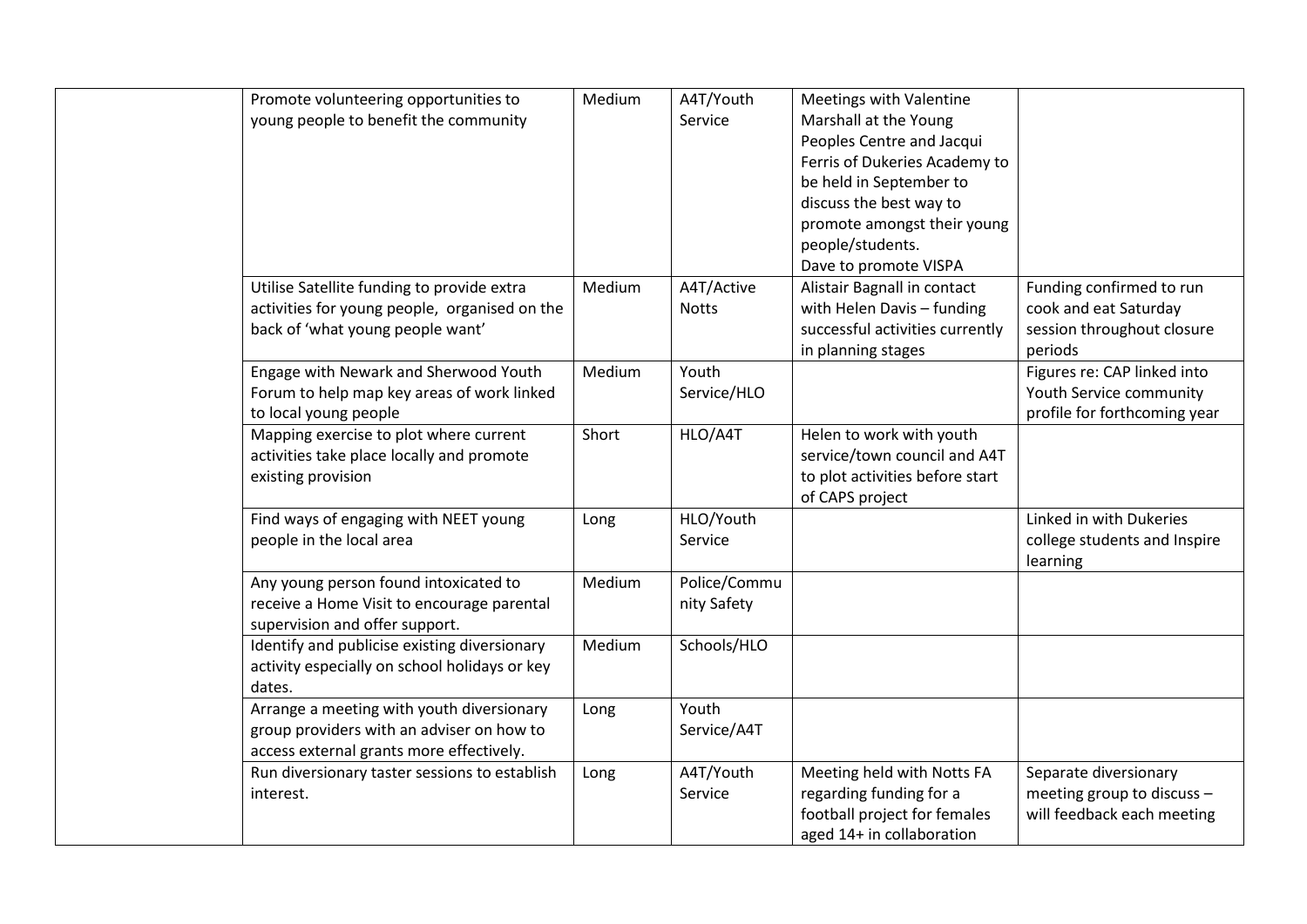|  |  | with Ollerton Town Ladies -    | Junior parkrun being         |
|--|--|--------------------------------|------------------------------|
|  |  | meeting with Rachel Goddard    | developed                    |
|  |  | on 11 <sup>th</sup> September. |                              |
|  |  |                                | A number of free taster      |
|  |  | In conjunction will also       | sessions have been organised |
|  |  | arrange to meet with           | in partnership with national |
|  |  | Valentine Marshall and         | governing bodies             |
|  |  | PCSO's to run a similar        |                              |
|  |  | scheme for males. Will         | Forest KICKS programme       |
|  |  | discuss the possibility of     | confirmed for june start     |
|  |  | involving Ollerton Town        |                              |
|  |  | again.                         |                              |
|  |  |                                |                              |
|  |  | Alongside these I will be      |                              |
|  |  | looking to involve other local |                              |
|  |  | clubs and sports - want to     |                              |
|  |  | ensure that there is an exit   |                              |
|  |  | route into regular sports      |                              |
|  |  | opportunities once the taster  |                              |
|  |  | sessions or funding ends.      |                              |
|  |  | Meeting with Nottingham        |                              |
|  |  | Forest FITC team has taken     |                              |
|  |  | place and options being        |                              |
|  |  |                                |                              |
|  |  | explored to run Friday night   |                              |
|  |  | youth football - funding       |                              |
|  |  | available                      |                              |
|  |  |                                |                              |
|  |  | Look into links that could be  |                              |
|  |  | made with Trent Bridge         |                              |
|  |  | Cricket - as they may have     |                              |
|  |  | funding available to run       |                              |
|  |  | activities                     |                              |
|  |  |                                |                              |
|  |  |                                |                              |
|  |  |                                |                              |
|  |  |                                |                              |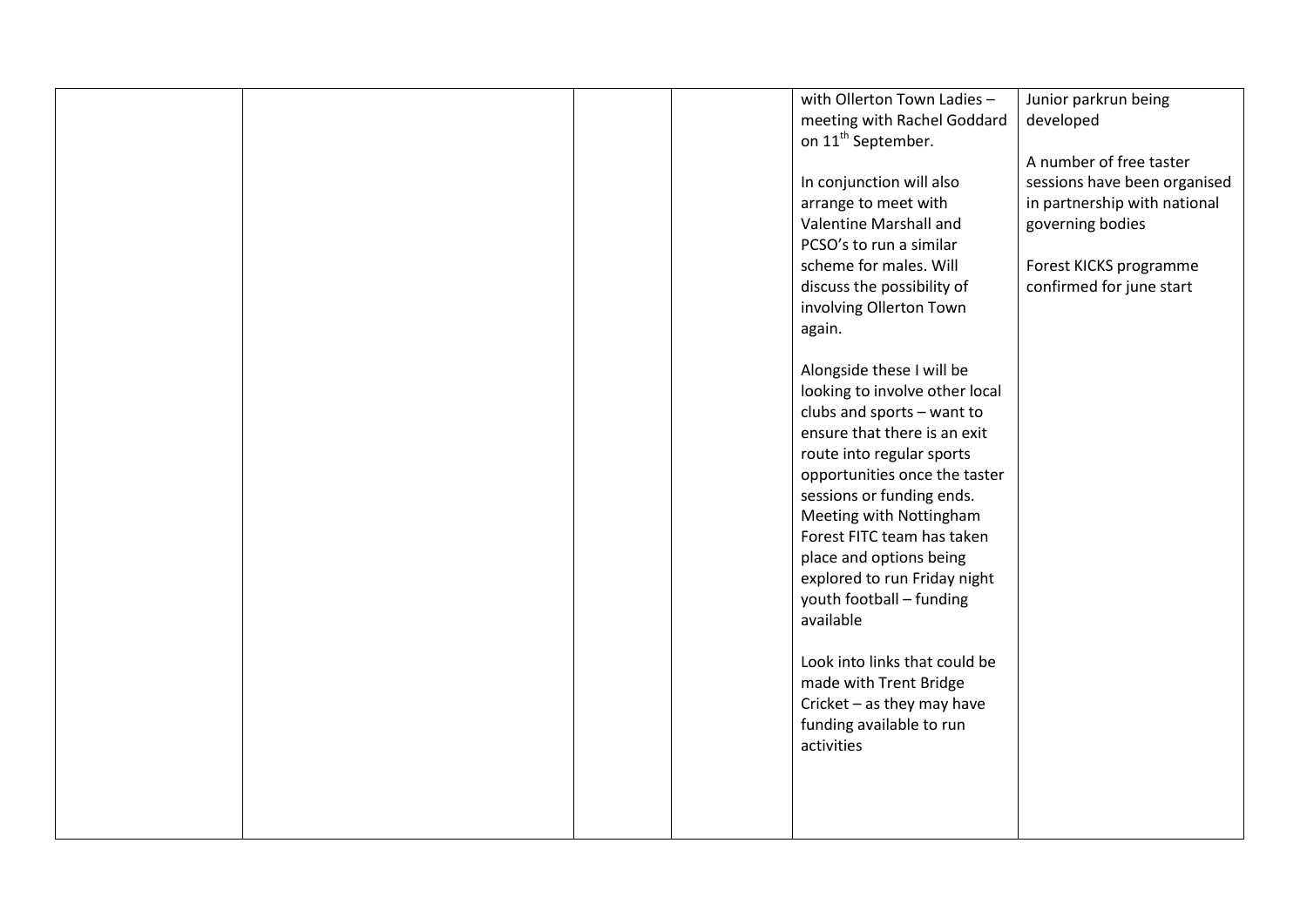|                                                |        |                | Ben to contact Pythien Boxing   |                               |
|------------------------------------------------|--------|----------------|---------------------------------|-------------------------------|
|                                                |        |                | club in Beeston as they may     |                               |
|                                                |        |                | look to create satellite        |                               |
|                                                |        |                | sessions in Ollerton if need is |                               |
|                                                |        |                | identified                      |                               |
| Provide Brief Intervention Training for front  | Long   |                |                                 |                               |
| line staff, volunteers and groups. This will   |        |                |                                 |                               |
| include updates on key legislation and         |        |                |                                 |                               |
| powers.                                        |        |                |                                 |                               |
| Create new youth projects based on             | Long   |                |                                 |                               |
| information from young people                  |        |                |                                 |                               |
| Support young people to attend CAP             | Medium | All            |                                 |                               |
| meetings. E.g Youth Council or Ambassadors.    |        |                |                                 |                               |
| Educate about the dangers of high energy       | Medium | Youth          |                                 | Helen and Nicky creating info |
| drinks                                         |        | Service/HLO    |                                 | on energy drinks              |
| Ensure effective systems are in place to       | Medium | Housing/Police |                                 |                               |
| enable Housing Enforcement activity for        |        |                |                                 |                               |
| alcohol related incidents and offences.        |        | Community      |                                 |                               |
|                                                |        | Safety         |                                 |                               |
| Publicise the ability of the enforcement       | Medium |                |                                 |                               |
| services to identify alcohol added to soft     |        |                |                                 |                               |
| drinks and the implications.                   |        |                |                                 |                               |
| Housing Authorities to share data to enable    | Long   | Housing        |                                 |                               |
| partnership problem solving.                   |        |                |                                 |                               |
| Create a multi-agency booklet containing       | Long   | HLO/Communi    |                                 |                               |
| advice and signposting that can be given out   |        | ty             |                                 |                               |
| by Housing Authorities to people accused of    |        | Safety/NCHA/   |                                 |                               |
| causing ASB where alcohol could be a factor.   |        | <b>NSH</b>     |                                 |                               |
| Use legislations such as Dispersal Powers and  | Medium |                |                                 |                               |
| PSPO Orders where appropriate.                 |        |                |                                 |                               |
| Fire Service to map secondary fire reports e.g | Medium | Fire service   |                                 |                               |
| bin fires, to identify youth alcohol misuse    |        |                |                                 |                               |
| hotspot areas.                                 |        |                |                                 |                               |
|                                                |        |                |                                 |                               |
|                                                |        |                |                                 |                               |
|                                                |        |                |                                 |                               |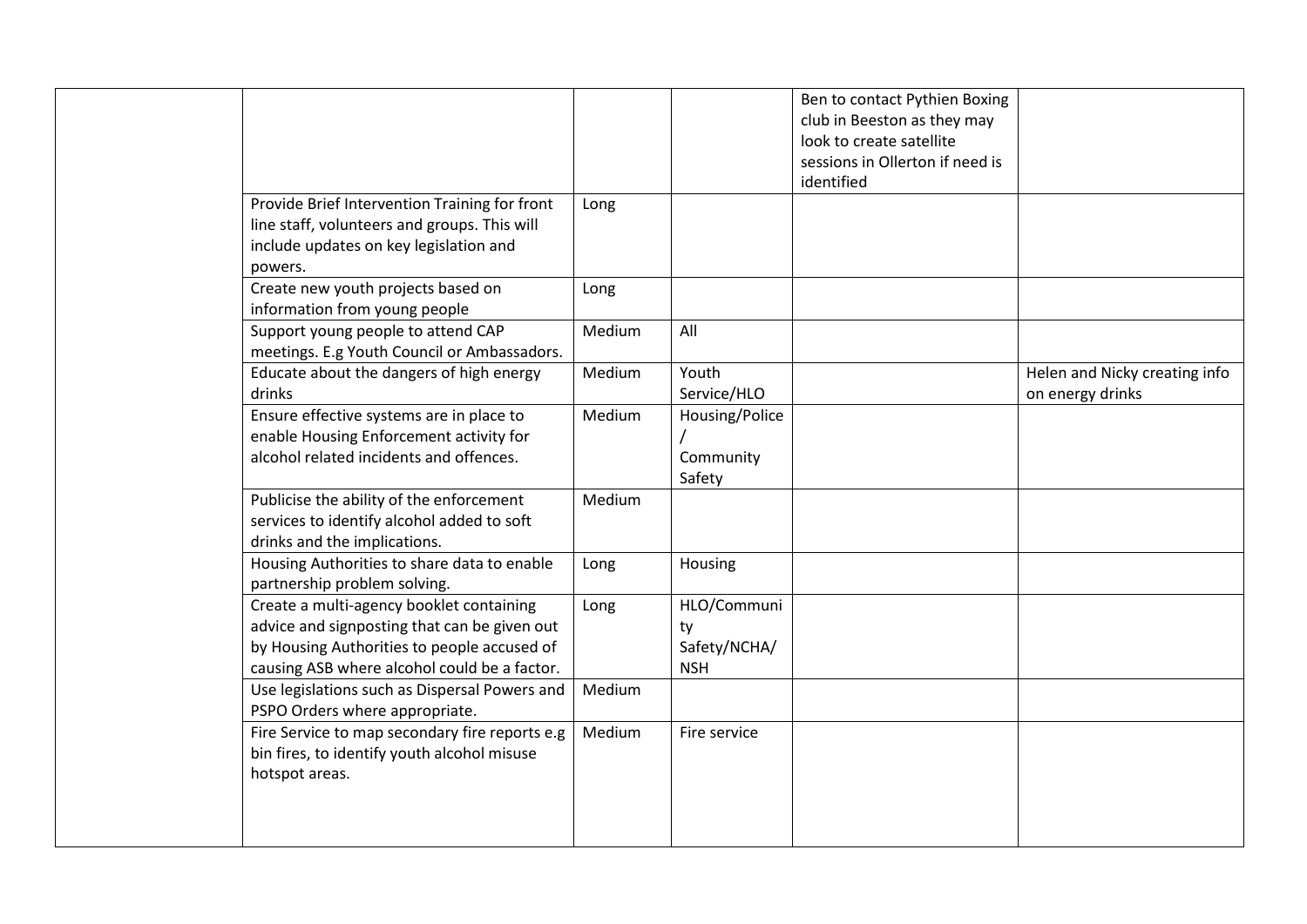|                                                                | PCSOs to contact each secondary<br>school/academy every Thursday/Friday to<br>gather alcohol intelligence. This must be<br>recorded.                         | Medium | Police/Schools                      |                                                                                                      |
|----------------------------------------------------------------|--------------------------------------------------------------------------------------------------------------------------------------------------------------|--------|-------------------------------------|------------------------------------------------------------------------------------------------------|
|                                                                | Arrange for joint patrols in hotspot areas i.e.<br>skate park to identify activity wish list for<br>local area Consider arranging a rota amongst<br>partners | Short  | Police/Commu<br>nity Safety         | <b>March 2019</b>                                                                                    |
|                                                                | Gather intelligence about where alcohol<br>related litter is being found and initiate<br>activity in that area.                                              | Short  | Town council                        | Litter hotspots to be<br>discussed next meeting                                                      |
|                                                                | Consider Restorative Justice sanctions for<br>young people who are caught with alcohol.<br>E.g. litter picks.                                                | Long   |                                     |                                                                                                      |
|                                                                | Identify a target area in each area for specific<br>activity for all partners based on reported<br>incidents and community intelligence.                     | Short  |                                     |                                                                                                      |
|                                                                | Discuss actions with retailers where specific<br>types of alcohol are found in youth hotspot<br>areas.                                                       | Short  |                                     |                                                                                                      |
|                                                                | Engage all Primary and Secondary Schools<br>with CAP                                                                                                         | Medium | HLO/Town<br>council<br>through SFEP | Helen attended 2 primary<br>schools parents evening re:<br>health with the hope of<br>discussing CAP |
| 5. Increase young<br>people's awareness<br>of risks associated | Conduct Youth Survey, identify and address<br>issues or themes raised.                                                                                       | Short  | Town<br>council/youth<br>service    |                                                                                                      |
| with drinking<br>alcohol                                       | Use alcohol testing strips in youth centre<br>settings linked to consequences                                                                                | Short  | <b>Youth Service</b>                | Potential of using in sessions<br>alongside beer googles                                             |
|                                                                | Work with agencies/partners to promote<br>health eating/living to young people                                                                               | Medium | HLO through<br>Everyone<br>Health   | Alcohol and energy drinks<br>education session to be<br>covered in 1 cook and eat<br>session         |
|                                                                | Work with local sports clubs to promote<br>safer drinking                                                                                                    | Medium | A4T/HLO                             | Helen to speak to Alistair at<br>A4T re: linking this to sports<br>councils                          |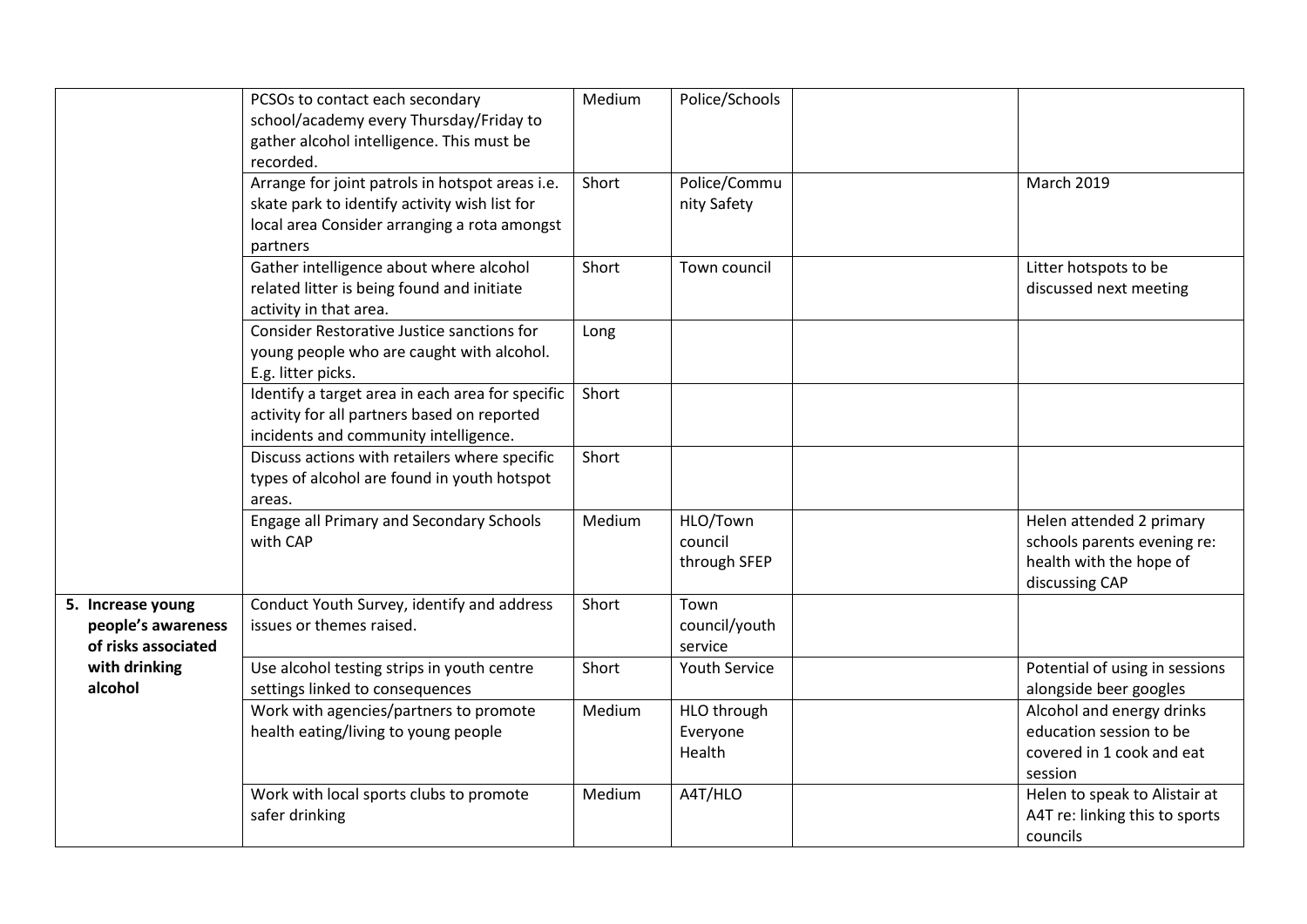| Schools to provide timetable for alcohol<br>education, key dates in school year(exam                                                                                           | Medium | Schools     | Resource list sent to Jacqui<br>and wish list being put                            |
|--------------------------------------------------------------------------------------------------------------------------------------------------------------------------------|--------|-------------|------------------------------------------------------------------------------------|
| results etc)                                                                                                                                                                   | Medium |             | together                                                                           |
| Introduce corridors workshops in schools<br>Create lesson plan showing effects of alcohol                                                                                      | Short  | HLO/Schools | As above                                                                           |
| on young people's bodies and lives with<br>excessive drinking. Share with all<br>groups/schools                                                                                |        |             |                                                                                    |
| Consider use of QR codes linked to partner's<br>alcohol misuse messages in schools, hotspots<br>and other public places.                                                       | Medium |             |                                                                                    |
| Consider offering a session with Year 6<br>primary school parents on how to talk to<br>children about alcohol as part of<br>primary/secondary school transition<br>activities. | Short  | SFEP/HLO    | Organise and trial this<br>academic year at Forest view<br>through junior council  |
| Display CAP Stand Up Banner in School<br>Foyers                                                                                                                                | Short  |             |                                                                                    |
| Offer and encourage adoption of AET or<br>other PHSE programmes - arrange supply of<br>booklets and alcohol awareness resources.                                               | Short  |             |                                                                                    |
| Publicise CAP in school, information and<br>newsletters, screensavers, text messages etc.                                                                                      | Medium |             | Helen to speak to Jacqui<br>around using screens in<br>school and an assembly date |
| Consider a Dragons Den competition with<br>secondary schools and academies with an<br>alcohol misuse theme.                                                                    | Long   |             |                                                                                    |
| Youth Educators to deliver alcohol education<br>sessions in schools                                                                                                            | Medium |             |                                                                                    |
| Schools to consider creating a drama based<br>around CAP or Alcohol Misuse and show to<br>pupils in the area.                                                                  | Medium |             |                                                                                    |
| Develop links to ensure a programme of<br>work that will focus on educating young<br>people and parents about alcohol misuse<br>and methods of effective guidance.             | Medium |             |                                                                                    |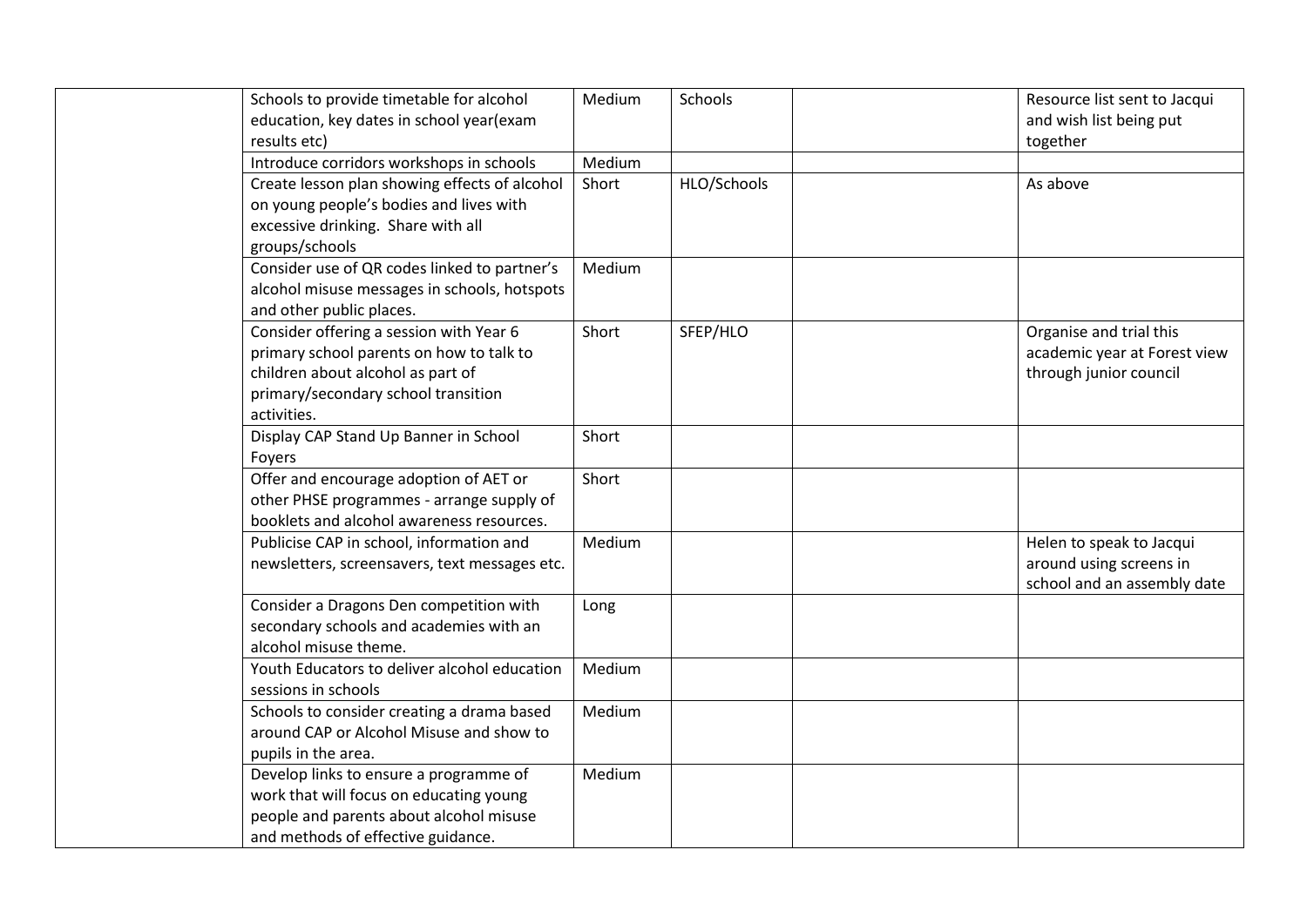|                      | Offer guidance about drinks being spiked and<br>consider purchase of spikeys | Medium |                                  |
|----------------------|------------------------------------------------------------------------------|--------|----------------------------------|
|                      | Create or enhance an alcohol education                                       | Short  |                                  |
|                      | resource kit that can be used by all partners                                |        |                                  |
|                      | engaged with youth education.                                                |        |                                  |
|                      |                                                                              |        |                                  |
|                      | Schools to be offered a talk by a recovering                                 | Long   |                                  |
|                      | service user.                                                                |        |                                  |
|                      | Develop media and communication plan to                                      | Short  |                                  |
|                      | promote the CAP to schools, traders, young                                   |        |                                  |
|                      | people, parents and community. Reporting                                     |        |                                  |
|                      | on CAP activities and progress in local media.                               |        |                                  |
| 6. Improve general   | Organise events or participate in events (e.g.                               | Medium | Health roadshow taking place     |
| understanding of     | stalls in shopping malls, festivals) to raise                                |        | on April 12 <sup>th</sup>        |
| safe drinking limits | awareness about the CAP and safe drinking                                    |        |                                  |
| and the law relating | limits                                                                       |        |                                  |
| to the sale of       | Engage with tenants and resident groups to                                   | Short  | Helen to speak to NCHA and       |
| alcohol to young     | educate residents about CAP and the impact                                   |        | NSH around attending next        |
| people               | it could have on individual areas                                            |        | round of meetings                |
|                      | Promote Kooth online service to all families                                 | Medium |                                  |
|                      | where possible                                                               |        |                                  |
|                      | Engage with traveller sites, identify how                                    | Medium | Food environment and             |
|                      | many families live local and educate and                                     |        | physical activity projects       |
|                      | involve families where possible in CAPS roll                                 |        | starting with traveller families |
|                      | out                                                                          |        | link in on those projects when   |
|                      |                                                                              |        | possible                         |
|                      | Display CAP posters and information around                                   | Medium |                                  |
|                      | youth settings and in the Town Centre.                                       |        |                                  |
|                      | Engage with Neighbourhood Watch for                                          | Short  |                                  |
|                      | effective communications with public.                                        |        |                                  |
|                      | Involve young people in exploring new ways                                   | Short  |                                  |
|                      | of communicating how substance misuse of                                     |        |                                  |
|                      | older people affects them.                                                   |        |                                  |
|                      | Make full use of Plasma or other display                                     | Short  | Surgeries and schools            |
|                      | screens in schools and public areas.                                         |        |                                  |
|                      |                                                                              |        |                                  |
|                      |                                                                              |        |                                  |